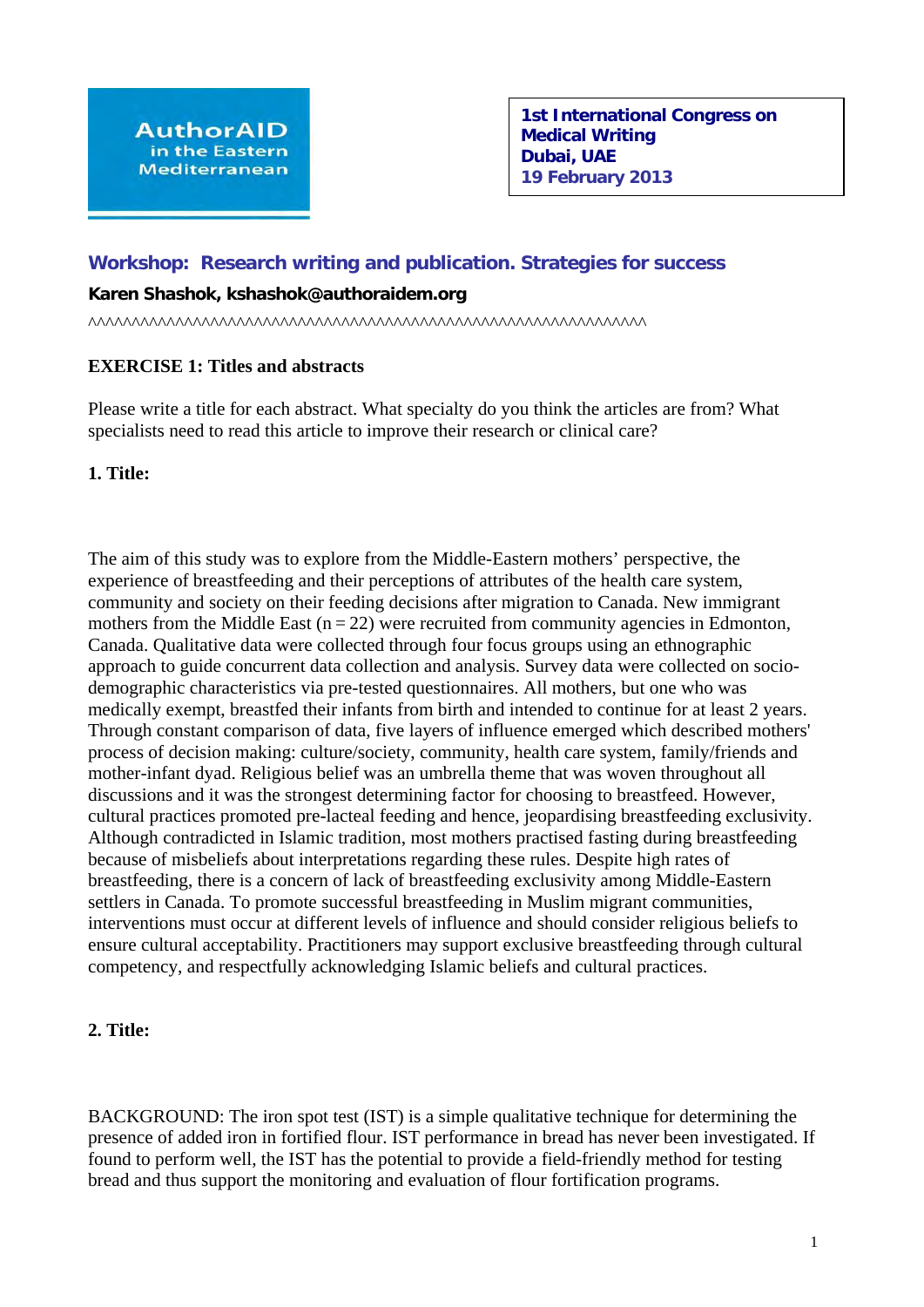OBJECTIVE: To assess the performance of the IST in Arabic bread made from white wheat flour.

METHODS: Bread samples were collected from 1,737 households during a national micronutrient survey in Jordan. A subsample of Arabic bread ( $n = 44$ ) was systematically selected for testing by both the IST and spectrophotometry (criterion reference). Performance measures (sensitivity, specificity, and positive and negative predictive values) were calculated using five cutoffs to define the presence of added iron, including  $>$  or  $= 15.0$  ppm (approximate level of natural iron in Arabic bread) and four additional cutoffs based on test performance.

RESULTS: The iron contents of samples testing negative by IST ranged from 10.4 to 18.4 ppm, with one outlier at 41.0 ppm, which was excluded from subsequent analyses. The iron contents of samples testing positive by IST ranged from 16.1 to 38.4 ppm. With the exception of negative predictive values for the two lowest cutoffs ( $>$  or = 15.0 and  $>$  or = 16.1 ppm), all performance measures exceeded 83.3%.

CONCLUSIONS: These results show promise for the IST as an inexpensive, field-friendly method for testing bread that could have a useful role in the monitoring and evaluation process for flour fortification programs.

### **3. Title:**

Dietary components influencing zinc (Zn) bioavailability were implicated in the first cases of human Zn deficiency in the Middle East in the 1960s. It was not until the 1980s that isotope tracer studies in humans quantified the effects of the type and/or quantity of Zn, protein, iron, and phytate (myo-inositol hexaphosphate) on Zn absorption in humans and confirmed the dosedependent inhibitory effect of phytate on Zn absorption. This led to further analysis of the Zn and phytate content of foods. The use of phytate-to-Zn molar ratios as likely estimates of absorbable dietary Zn followed together with an assessment of their relationship with Zn biomarkers in lowincome countries (LIC). In the 1990s, increasing knowledge of factors governing Zn-absorption diets led to refinements of Zn requirements and algorithms to estimate dietary Zn bioavailability. Their use highlighted that inadequate Zn intake from plant-based diets were a major etiological factor in morbidity and stunting in LIC, prompting the need to identify indicators of the population's Zn status. Major advances in analyses of dietary data pioneered by Beaton in 1980s led to the endorsement in 2007 of a dietary Zn indicator based on the prevalence of the population with usual Zn intake below the estimated average requirement for Zn. Risk of Zn deficiency is a public health concern when the prevalence of inadequate Zn intake is >25%. Recent findings that Zn bioavailability from high-phytate, whole-day diets is lower than previous estimates suggest that revision of Zn estimated average requirement for LIC may be warranted.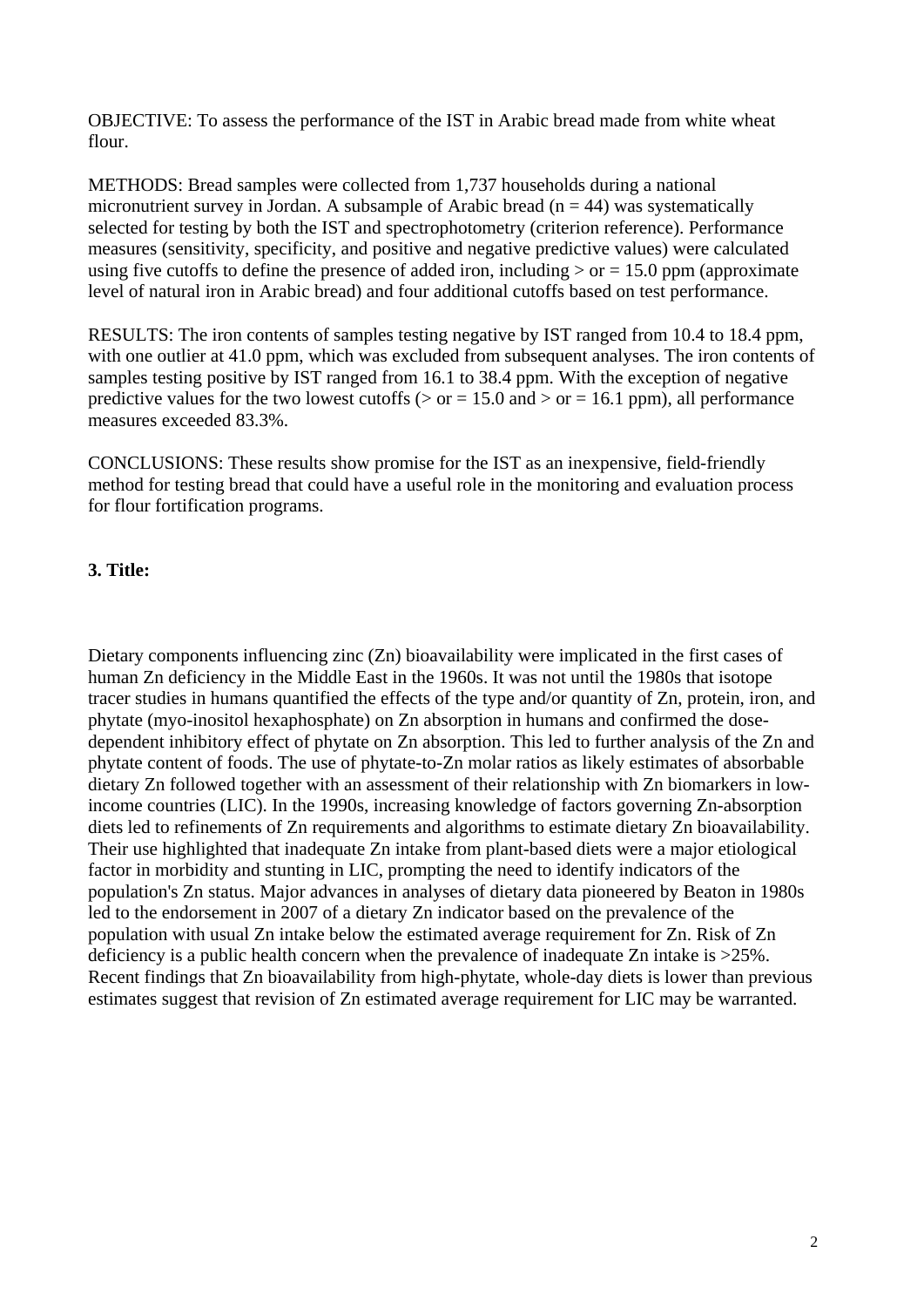# **Writing style and content**

- 1. Never use –ing, especially "using".
- 2. Never use "respectively" especially with lists of numerical data.
- 3. Never use an abbreviation without defining it.
- 4. Never mix up USA spelling (e.g. center) and UK spelling (e.g. centre).

5. Never have differences in the aims, conclusions or data (including statistical results) between the abstract, main text and tables or figures.

## **Professional publication practice and strategy**

1. Take time to choose the most appropriate journal. Consult Researchers / Advice for Authors / Choosing the journal at<http://www.authoraidem.org/>.

2. Always follow the journal's Instructions to Authors or Guidelines for Manuscript Preparation. Editors are offended by noncompliance with the journal's rules.

3. Check all references and quotations carefully. Avoid suspicions of plagiarism.

- Spell all researchers' names correctly. Check the original publication.
- Use "quotation marks" for literal (verbatim, word-for-word) quotations.

- Provide the bibliographic reference for i) word-for-word quotations, ii) paraphrased quotations and iii) references to any information or ideas published before (even your own).

4. If there is something that you don't understand or that is not clear, ask the editor before you submit your manuscript.

# **EXERCISE 2: Clear writing**

<http://jn.nutrition.org/content/141/6/1140.full?sid=072fb672-3677-4654-a15f-b8f9ba6d5ef6> Schröder H, Fitó M, Estruch R, Martínez-González MA, Corella D, Salas-Salvadó J, Lamuela-Raventós R, Ros E, Salaverría I, Fiol M, Lapetra J, Vinyoles E, Gómez-Gracia E, Lahoz C, Serra-Majem L, Pintó X, Ruiz-Gutierrez V, Covas MI. A Short Screener Is Valid for Assessing Mediterranean Diet Adherence among Older Spanish Men and Women J. Nutr. 2011; 141(6): 1140-1145

Impact Factor (2010): 4.3 In the top 12% of all journals ranked by ISI in 2009 Ranked no. 3 among peer-reviewed research journals in ISI's Nutrition and Dietetic category

**1.** "Using" misused

**Using** Bland Altman's analysis, the average MEDAS Mediterranean diet score estimate was 105% of the FFQ PREDIMED score estimate.

**According to** Bland Altman's analysis, the average MEDAS Mediterranean diet score estimate was 105% of the FFQ PREDIMED score estimate.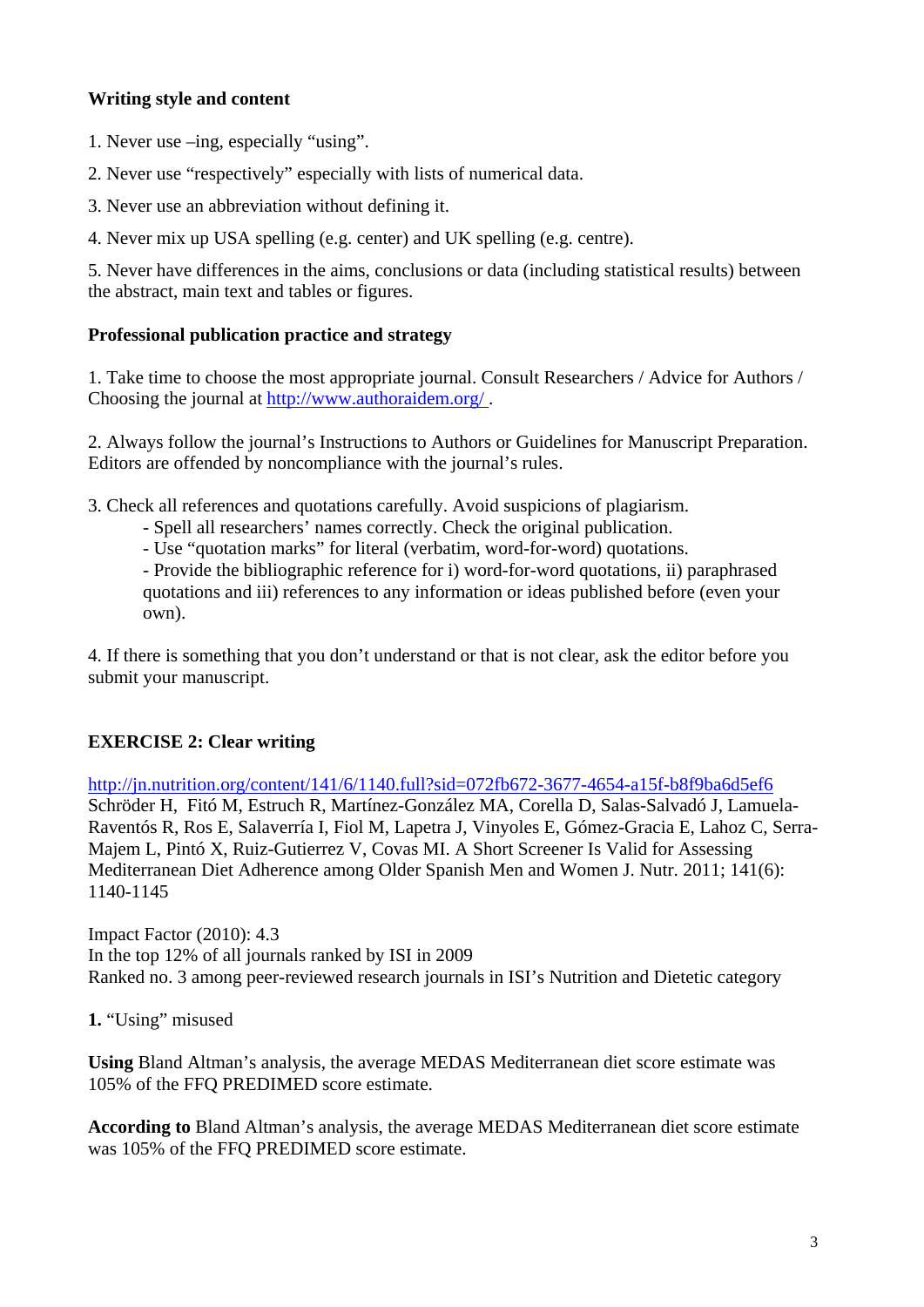**2.** CHD risk was estimated **using** the Registre Gironí del Cor function adapted from the original Framingham function and validated for the Spanish population (12).

CHD risk was estimated **with** the Registre Gironí del Cor function adapted from the original Framingham function and validated for the Spanish population (12).

The abbreviation as the first word of the sentence is not helpful to readers.

**3.** -ing forms

This screener might also be used to assess dietary compliance in large epidemiological settings **incorporating** a broad spectrum of measurements with limited resources.

Who – or what – incorporates what?

This screener, **which** incorporates a broad spectrum of measurements with limited resources, might also be used to assess dietary compliance in large epidemiological settings.

"measurements with limited resources"?

**4.** Participle (-ing form) as a noun

Of course, **evaluating** how well the new method measures what it is intended to measure is of paramount importance.

This is acceptable but there is a better alternative:

Of course, it is of paramount importance **to evaluate** how well the new method measures what it is intended to measure.

Which of these five examples are hard to understand? Which are easy to understand?

5.1. Weight and height were measured with calibrated scales and a wall-mounted stadiometer, **respectively**.

5.2. Specifically, glucose, total cholesterol, and TG were analyzed by hexokinase, esterase-oxidase-peroxidase, and glicerol-phosphate oxidase-peroxidase methodology, **respectively**.

5.3. Poor (κ < 0.21), fair (κ = 0.21–0.40), moderate (κ = 0.41–0.60), good (κ = 0.61–0.80), and excellent ( $\kappa = 0.81 - 1.00$ ) concordance was found for 21.4, 28.6, 28.6, 14.3, and 7.1% of the components of the PREDIMED score, **respectively**.

Alternative:

Concordance for the components of the PREDIMED score was poor ( $\kappa$  < 0.21) for 21.4%, fair ( $\kappa = 0.21 - 0.40$ ) for 28.6%, moderate ( $\kappa = 0.41 - 0.60$ ) for 28.6%, good ( $\kappa = 0.61 - 0.80$ ) for 14.3% and excellent ( $\kappa = 0.81 - 1.00$ ) for 7.1%.

**<sup>5.</sup>** "Respectively"